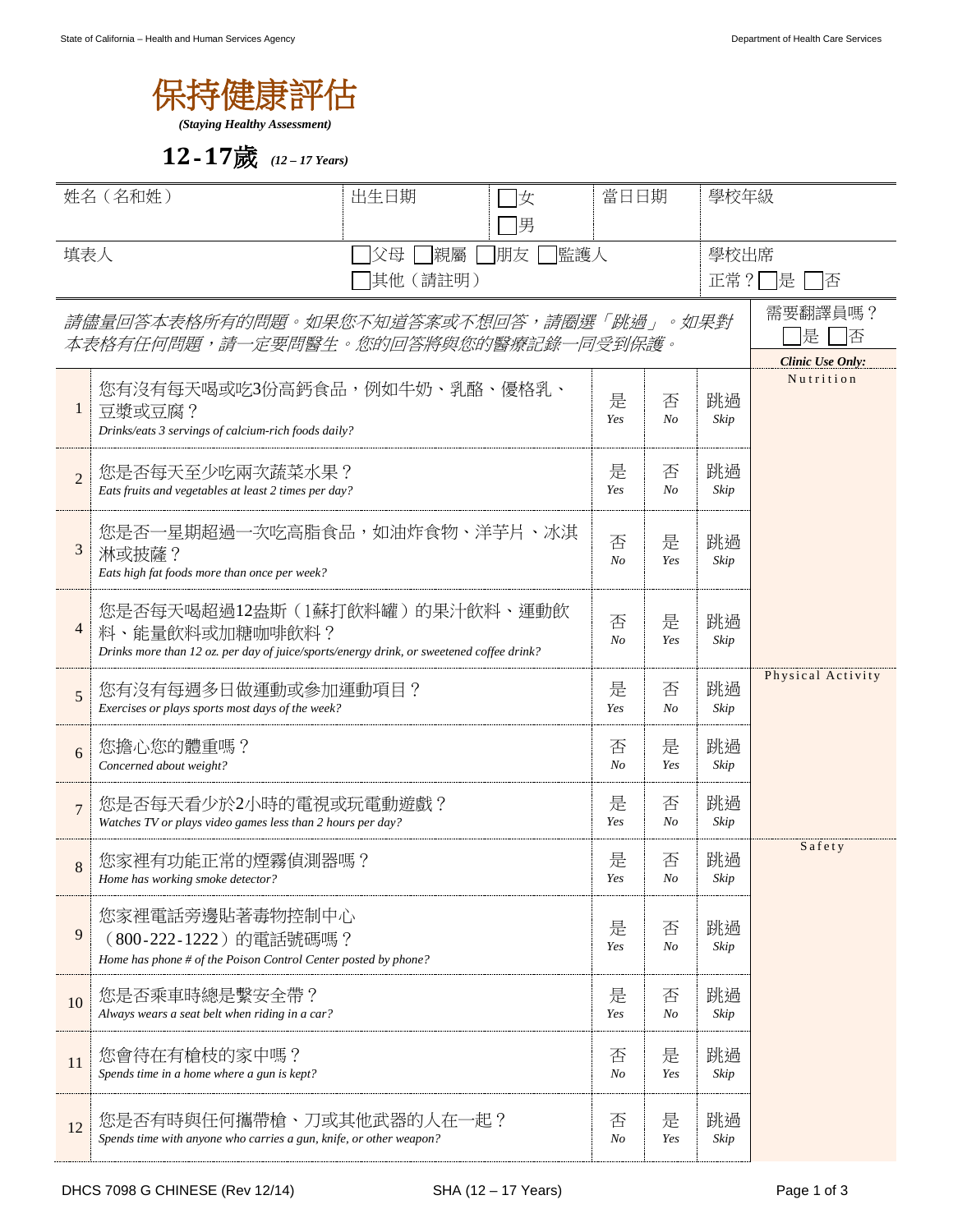| 13 | 您騎自行車、玩滑板或滑板車時是否總是戴安全帽?<br>Always wears a helmet when riding a bike, skateboard, or scooter?                                                          | 是<br>Yes            | 否<br>$N_{O}$ | 跳過<br>Skip |                               |
|----|-------------------------------------------------------------------------------------------------------------------------------------------------------|---------------------|--------------|------------|-------------------------------|
| 14 | 你有沒有親眼目睹過虐待或暴力?<br>Ever witnessed abuse or violence?                                                                                                  | 否<br>N <sub>O</sub> | 是<br>Yes     | 跳過<br>Skip |                               |
| 15 | 在過去一年中您有沒有被打、打耳光、被踢,或被傷害身體<br>(或您傷害別人)?<br>Been hit, slapped, kicked, or physically hurt by someone (or has he/she hurt someone) in the<br>past year? | 否<br>N <sub>o</sub> | 是<br>Yes     | 跳過<br>Skip |                               |
| 16 | 您是否曾在學校或您居家附近被人欺負,或感到不安全(或在網<br>絡被欺負)?<br>Ever been bullied or felt unsafe at school/neighborhood (or been cyber-bullied)?                            | 否<br>N <sub>O</sub> | 是<br>Yes     | 跳過<br>Skip |                               |
| 17 | 您每天都有刷牙和使用牙線嗎?<br>Brushes and flosses teeth daily?                                                                                                    | 是<br>Yes            | 否<br>No      | 跳過<br>Skip | Dental Health                 |
| 18 | 你是否經常感到傷心,沮喪,或絕望?<br>Often feels sad, down, or hopeless?                                                                                              | 否<br>N <sub>o</sub> | 是<br>Yes     | 跳過<br>Skip | Mental Health                 |
| 19 | 您是否有時與抽煙的人在一起?<br>Spends time with anyone who smokes?                                                                                                 | 否<br>N <sub>o</sub> | 是<br>Yes     | 跳過<br>Skip | Alcohol, Tobacco,<br>Drug Use |
| 20 | 你是否抽煙或嚼煙?<br>Smokes cigarettes or chews tobacco?                                                                                                      | 否<br>N <sub>O</sub> | 是<br>Yes     | 跳過<br>Skip |                               |
| 21 | 您是否用藥或吸食物質以追求快感,例如大麻、古柯鹼、快克、<br>安非他命、迷幻藥等?<br>Uses or sniffs any substance to get high?                                                               | 否<br>$N_{O}$        | 是<br>Yes     | 跳過<br>Skip |                               |
| 22 | 您是否服用不是開給您的處方藥?<br>Uses medicines not prescribed for her/him?                                                                                         | 否<br>N <sub>O</sub> | 是<br>Yes     | 跳過<br>Skip |                               |
| 23 | 您是否每週喝一次或更多次酒?<br>Drinks alcohol once a week or more?                                                                                                 | 否<br>N <sub>O</sub> | 是<br>Yes     | 跳過<br>Skip |                               |
| 24 | 如果您喝酒,您是否會喝到醉或失去知覺?<br>If she/he drinks alcohol, drinks enough to get drunk or pass out?                                                              | 否<br>N <sub>o</sub> | 是<br>Yes     | 跳過<br>Skip |                               |
| 25 | 您是否有吸毒或酗酒問題的朋友或家庭成員?<br>Has friends/family members who have problems with drugs or alcohol?                                                           | 否<br>N <sub>o</sub> | 是<br>Yes     | 跳過<br>Skip |                               |
|    | 您是否酒後駕車,或乘坐由酒醉或用藥的人開的車?<br>Drives a car after drinking, or rides in a car driven by someone who has been drinking or using<br>drugs?                  | 否<br>N <sub>O</sub> | 是<br>Yes     | 跳過<br>Skip |                               |
|    | 關於您對性與計劃生育的回答,如無您的許可不會提供給任何丿                                                                                                                          |                     |              | 包括您父母。     |                               |
| 27 | 你有沒有曾被強迫或被施加壓力而發生性關係?<br>Ever been forced or pressured to have sex?                                                                                   | 否<br>N <sub>o</sub> | 是<br>Yes     | 跳過<br>Skip | Sexual Issues                 |
| 28 | 您曾有過性交(口交、陰道或肛門)?<br>Ever had sex (oral, vaginal, or anal)?                                                                                           | 否<br>N <sub>O</sub> | 是<br>Yes     | 跳過<br>Skip |                               |
| 29 | 你是否覺得您或您的伴侶可能得了性傳播感染(STI),如衣原<br>體,淋病,生殖器疣等?<br>Thinks she/he or partner could have a STI?                                                            | 否<br>$N_{O}$        | 是<br>Yes     | 跳過<br>Skip |                               |